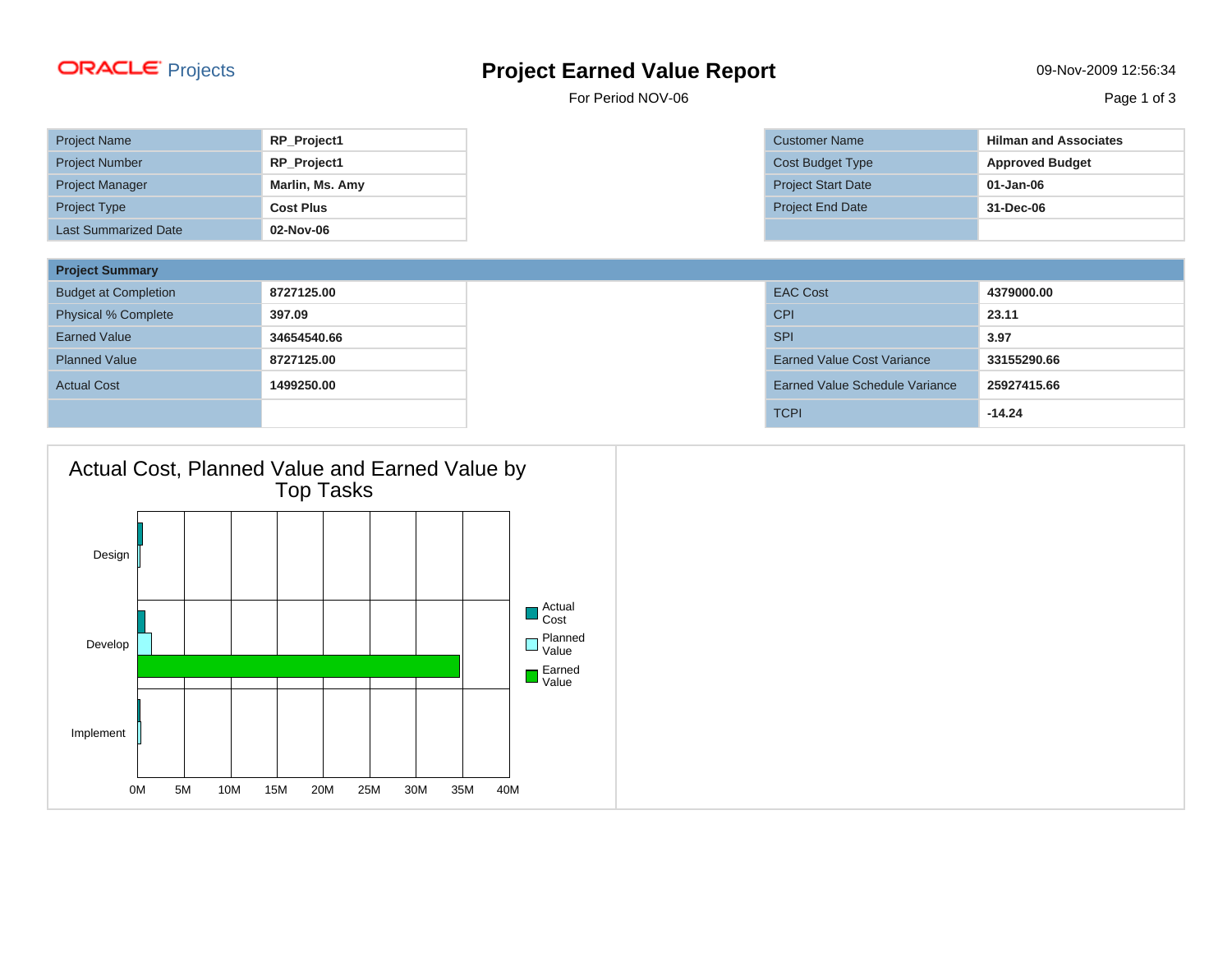

## Projects **Project Earned Value Report** 09-Nov-2009 12:56:34

For Period NOV-06 Page 2 of 3

| <b>Outline</b><br><b>Number</b> | <b>Task Name(Number)</b> | <b>Budget at</b><br><b>Completion</b><br>(A) | <b>Estimate at</b><br><b>Completion</b><br>(B) | Variance %<br>at<br><b>Completion</b><br>$(A-B)/A^*100$ | <b>Physical %</b><br><b>Complete</b><br>(C) | <b>Earned</b><br>Value (D)<br>$(A*C)/100$ | <b>Planned</b><br>Value (E) | <b>Actual Cost</b><br>(F) | <b>Earned</b><br>Value<br><b>Schedule</b><br><b>Variance</b><br>$(D-E)$ | CPI (D/F) | SPI (D/E) | <b>TCPI</b><br>$(E-D)/(B-F)$ |
|---------------------------------|--------------------------|----------------------------------------------|------------------------------------------------|---------------------------------------------------------|---------------------------------------------|-------------------------------------------|-----------------------------|---------------------------|-------------------------------------------------------------------------|-----------|-----------|------------------------------|
|                                 | Design $(1.0)$           | 250250.00                                    | 1125750.00                                     | $-349.85$                                               | 0.00                                        | 0.00                                      | 250250.00                   | 485000.00                 | $-250250.00$                                                            | 0.00      | 0.00      | 0.00                         |
| 2                               | Develop(2.0)             | 1501500.00                                   | 2752750.00                                     | $-83.33$                                                | 2308.00                                     | 34654620.0<br>0                           | 1501500.00                  | 800750.00                 | 33153120.0                                                              | 43.28     | 23.08     | $-1091.94$                   |
| 3                               | Implement(3.0)           | 375375.00                                    | 500500.00                                      | $-33.33$                                                | 0.00                                        | 0.00                                      | 375375.00                   | 213500.00                 | -375375.00                                                              | 0.00      | 0.00      | 0.00                         |
|                                 |                          |                                              |                                                |                                                         |                                             |                                           |                             |                           |                                                                         |           |           |                              |
|                                 | <b>Project Total</b>     | 8727125.00                                   | 4379000.00                                     | 49.82                                                   | 397.09                                      | 34654540.6<br>6                           | 8727125.00                  | 1499250.00                | 25927415.6                                                              | 23.11     | 3.97      | $-14.24$                     |

Amounts are displayed in units for calendar: **GL Calendar** and in **Project Currency: USD**.